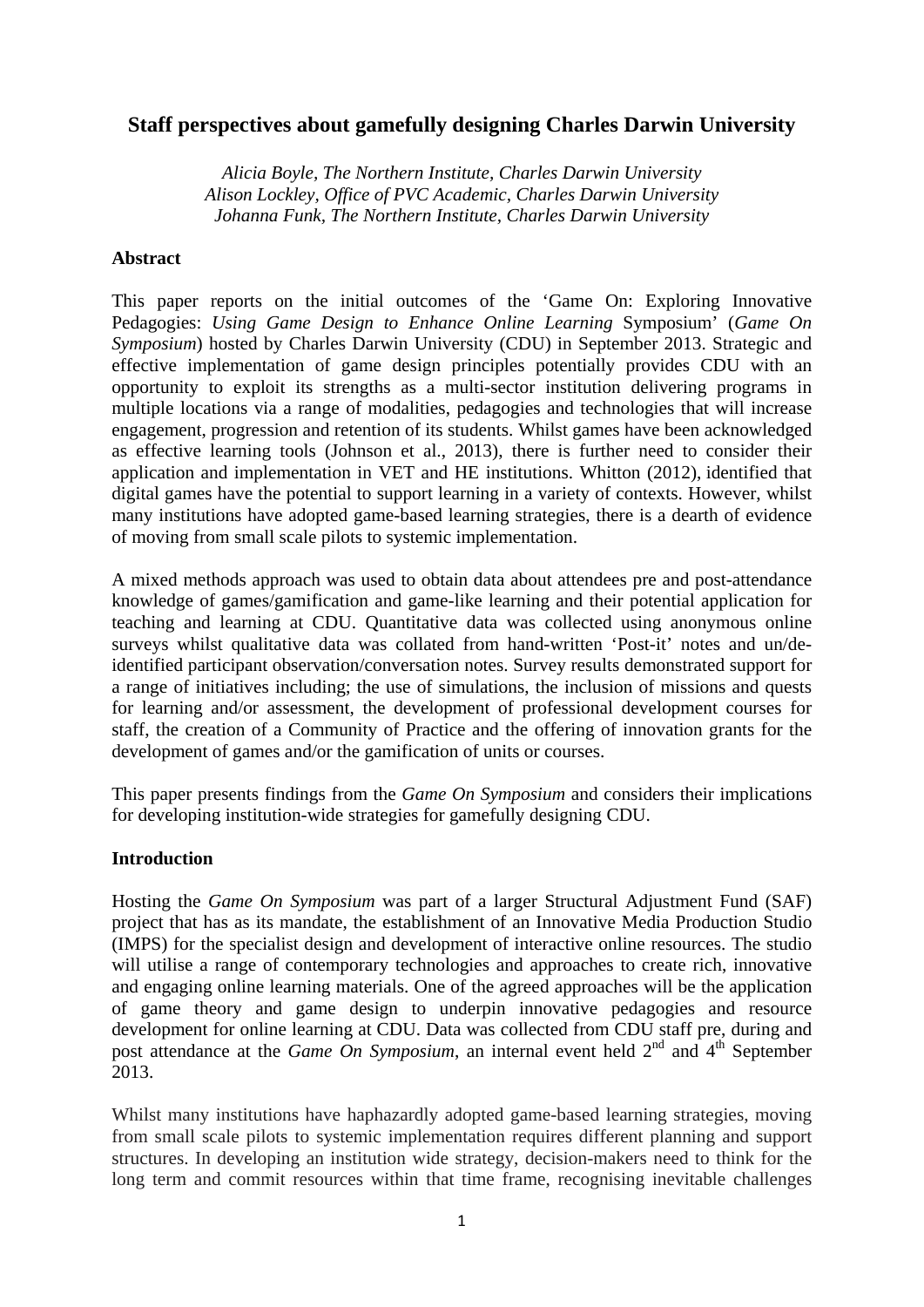will be encountered along the way. Staff from Charles Darwin University, together with international and national authorities, explored game-based learning and the elements within an 'institutional game-based learning ecosystem' (Derryberry, 2012) during the *Game On Symposium*.

The Symposium aimed to raise awareness of game-based learning approaches and opportunities. Information gained from staff attending the *Game On Symposium* will be used to inform the development of online resources at CDU generally, and more specifically in relation to the potential for the incorporation of game design, game-based learning and/or gamification elements. It is assisting the identification of specific resources and support tools needed for successful implementation. This information has also helped to identify real and potential barriers that will need to be addressed by CDU in order to realise the benefits and potential for teaching and learning.

## **Literature review**

Digital games, although often perceived as only useful for recreational purposes, have a largely unrealised potential to provide exciting and creative learning environments (O'Rourke, 2013). Figures recently released in Digital Australia 14 (Bond University, 2014) show that 65% of Australians play video games - 47% being female, and that 76% of all gamers are older than 18 and 19% are over 51- with an average age of 32; with the average adult gamer playing for 11 years and with 91% of gamers saying games are mentally stimulating and 83% saying that games are educational suggest that games are uniquely placed to support post-compulsory teaching and learning. Today, formal education systems are under increasing pressure to respond and adapt to rapid technological innovation and associated changes in the way we work and live. In addition to accommodating the proliferation of technology, there is a fundamental need to enhance learning processes through evolution in pedagogical approaches, so as to make learning in formal education more engaging and, hopefully, more effective.

Whitton (2012), provides further evidence from the literature that digital games have the potential to support learning in a variety of contexts – from primary and secondary schools, to universities, adult education and workplace contexts. Her article confirms that many authors have reported on the ability of digital games to create interactive, experiential, constructivist learning environments that simultaneously support problem solving and collaboration. Digital games can scaffold learning through levels of increasing difficulty, facilitate learning through trial and error, provide immediate contextualised feedback that gives the learner control of the learning process whilst providing the necessary supports to move from novice to master. Games can engage different users in different ways, using a range of mechanics such as compelling challenges and rewards that demand puzzle-solving or creation of artefacts, competition, stories, working with others, and supporting the human urge to complete sets (Whitton, 2009). O'Rourke and Custance (2009) in the analysis of learning outcomes from their study of VET learners using an interactive game and a multiple-choice quiz found that by making computer based training tools more dynamic and narrative-driven, that the learning process was enhanced and that the interactive game was a more effective educational tool than the quiz.

Karl Kapp author of the book 'The Gamification of Learning and Instruction', says that learning professionals will be called upon to match different game strategies with different types of learning content to create the right learning outcome. He states that 'understanding how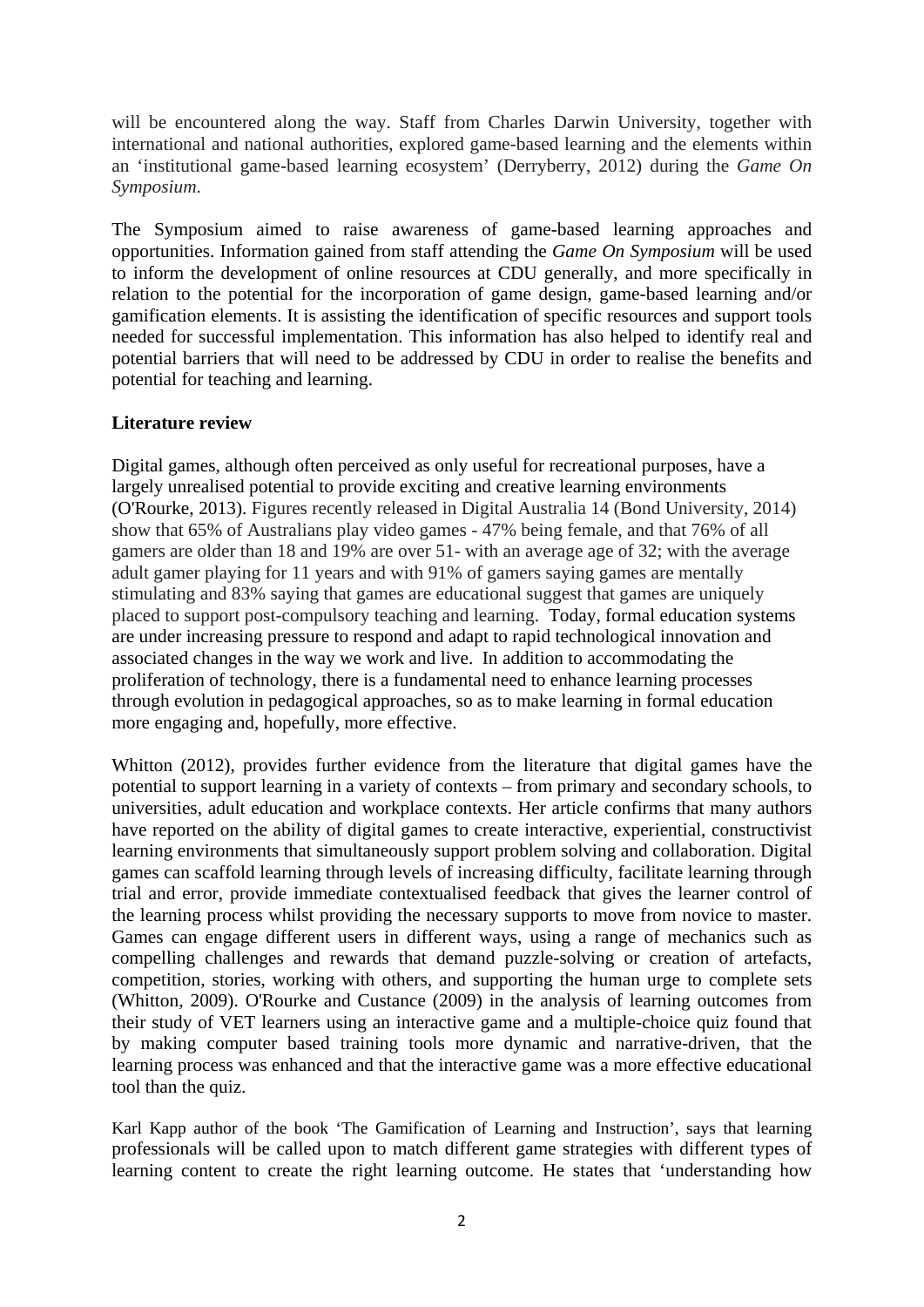games work and influence learners will help professionals understand how to create future learning experiences that are engaging, motivational, and lead to increased retention and application of knowledge' (Kapp, 2012 p.18). Modern theories of effective learning all suggest that learning is most effective when it is active, experiential, situated, problem-based and provides immediate feedback. And, in a recent review Perrotta, Featherstone, Aston, and Houghton (2013) suggest we need to open up the 'black box' of video games to enable researchers to focus on specific principles or mechanisms and that a more analytic approach that considers how the different elements that operate within video games – motivation, engagement, adaptivity, simulation, collaboration and data collection - impact in an educational setting. In 2013 game play in education was viewed by the NMC Horizon Report through a new lens (Johnson et al., 2013). Now called *Games and Gamification* (the integration of game elements, mechanics and frameworks into non-game situations and scenarios), it reflects the perspective that whilst it is acknowledged that games are effective tools for scaffolding concepts and simulating real world experiences, that there is also a wide spectrum of how games and game design can be used for learning.

However, a number of authors have called for more rigorous evidence to quantify how much and in which ways video games facilitate learning (de Freitas, 2006; Egenfeldt-Nielsen, 2006), but to date, they appear to have gone unheeded. Connolly, Boyle, MacArthur, Hainey, and Boyle (2012), in their systematic literature review of empirical evidence on computer games and serious games highlighted both the persistent difficulties associated with classifying learning outcomes and the associated need for more rigorous evidence of the effectiveness of games-based learning. And in their summary of the review of the literature about gaming in education, McClarty et al. (2012) p. 21, state that:

*Despite the strong debate on how games can improve education and how useful they can be for teaching complex concepts and skills, very little research has been performed on the relationship between games and academic performance*…… *In rare occasions when researchers have attempted to investigate the relationship between learning within digital games and academic performance, the results are mixed because of differences in definitions and methodologies (Ke, 2009).* 

Kennedy, Jones, Chambers, and Peacock (2011) in their review of the drivers of technology use in higher education highlighted the work of Shannon and Doube (2003) at the University of Adelaide who summarised the key issues that impact on the uptake of technology as; workload and time; knowledge and skills; staff development and training; tools and infrastructure; recognition and rewards; conceptions of teaching and learning; and, institutional support. JISC (2007) similarly noted in their briefing paper that while the benefits of learning with games have been demonstrated in recent studies, the challenges for providing a sufficient level of institutional support, both technical and pedagogic, are not insignificant, and the emphasis upon 'early adopters' leading the way reflects that of other areas of e-learning. Epper, Derryberry, and Jackson (2012), present several significant factors continuing to inhibit rapid, widespread adoption including that; combining engaging game design and storytelling with learning objectives is challenging; game development requires multiple competencies, not just content and teaching expertise; and, cultural barriers still remain in some institutions.

Whitton (2012), also reminds us that practitioners, researchers and policy makers in the field of digital game-based learning need to re-think the true value of games and that they need to focus on instances where they add significant value to the learning experience. O'Rourke and Custance (2007), believe more research is needed to determine the optimal levels of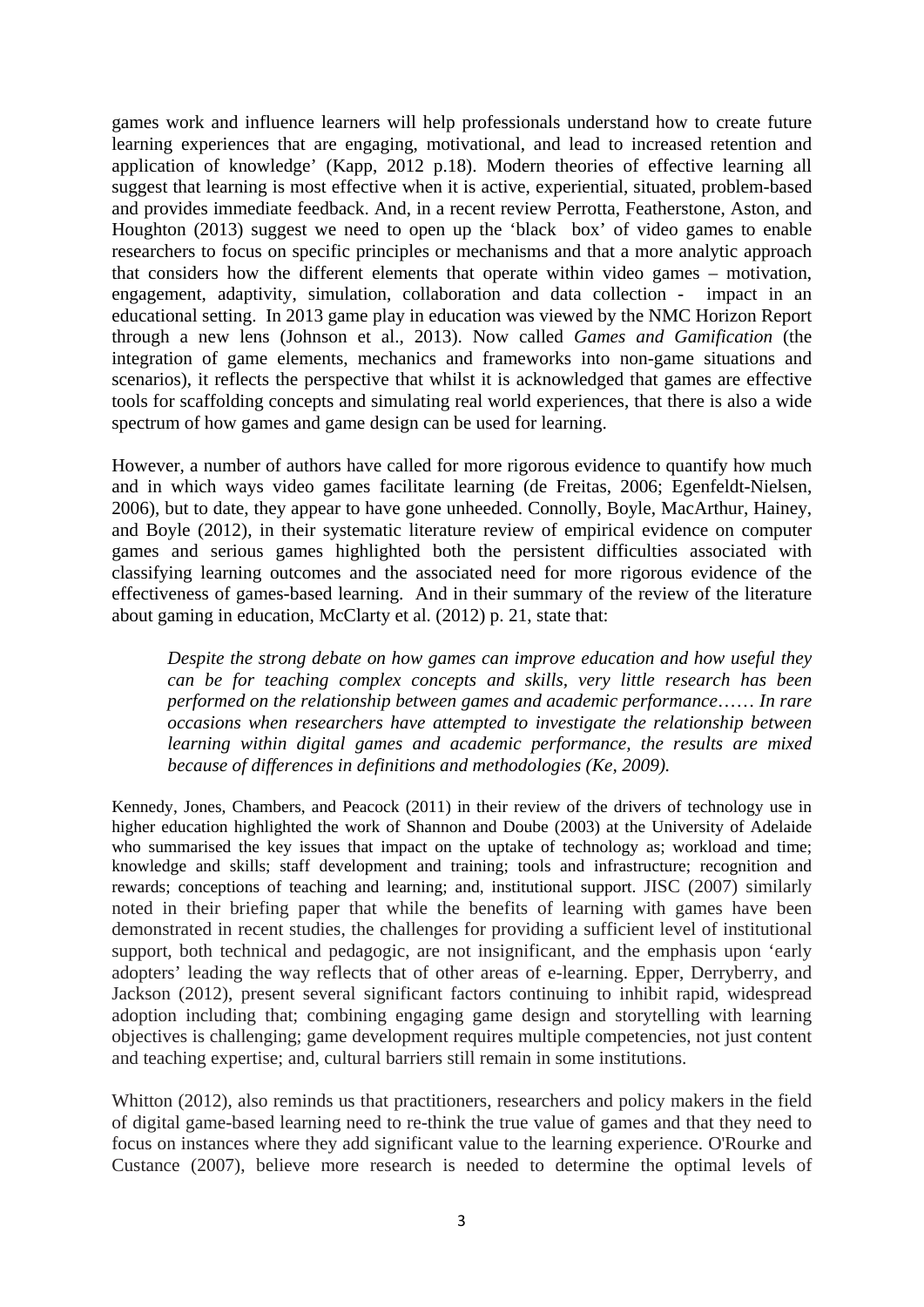interactivity and complexity of game moves to ensure satisfactory learning. However, they believe that the use of game-based multimedia in VET should prove particularly effective for industries where workers deal with sophisticated machinery or hazardous environments and to groups who are familiar with game play but have low English literacy skill levels. The language of new media, however, is global.

So, whilst the idea of using game-based learning is not new, there remains a lack of gamebased learning as an integrated part of formal education. True adaptation and institutional implementation of games is still, very much, at an early experimental stage. Digital gamebased learning is not a simple solution that is going to revolutionise teaching and learning in VET and HE. It is important that digital games and gamification are simply seen as tools available to teachers, which, when considered within the wider constraints of the system in which they are to be made available, together with appropriate pedagogic models, can provide for engaging and effective learning.

## **Research method**

The *Game On Symposium* was an event open only to CDU staff. Invitations to attend were sent by email to all teaching, research and teaching and learning support staff – both HE and VET and the opportunity to attend also posted on the Facebook page of The Northern Institute. Fifty-five staff accepted the invitation and attended on Monday  $2<sup>nd</sup>$  September, forty-five on Wednesday 4<sup>th</sup> September, thirty-nine of whom at also attended on Monday. Across the three sessions, approximately 38% of attendees were teaching/research staff from HE and 25% from VET, whilst 37% were from areas providing staff and student support for teaching and learning.

Both days of the *Game On Symposium* included presentations by renowned games-based learning/gamification authors and scholars – the majority presenting via a Blackboard Collaborate classroom. Presentations were followed by workshop activities to reinforce learning and embed ideas in a CDU perspective.

In addition, a *Games-Based Learning Ecosystem for CDU Workshop* facilitated by a leading US academic in the topic was held on Tuesday 3<sup>rd</sup> September. This was an invitation-only workshop for key staff from the Office of Teaching and Learning and key academics with teaching and learning leadership roles at the university. Of these twenty-three, twenty-one attended the *Game On Symposium* on Monday 2nd September and twenty attended Wednesday 4<sup>th</sup> September.

A mixed methods approach was used to collect data about attendees pre and post-attendance knowledge of games/gamification and game-like learning and their potential application for teaching and learning at CDU. Quantitative data was collected using anonymous pre and post attendance 2<sup>nd</sup> September and post attendance 4<sup>th</sup> September online Survey Monkey surveys. Qualitative data included hand-written 'Post-it' notes and un/de-identified participant observation/conversation notes. SPSS statistical software was used to calculate mean responses for both level of knowledge and experience pre and post the *Game On Symposium*. Microsoft Excel was used to generate graphical representations. A limitation to the data collected via the online surveys was the fact that we could not follow the responses of an individual staff member over the two or three surveys offered. However, 83.3% of respondents to the pre-Symposium survey  $(n=35)$  attended on the  $2<sup>nd</sup>$  September, 100% of respondents (n=20) attended the *Games-Based Learning Ecosystem for CDU Workshop* on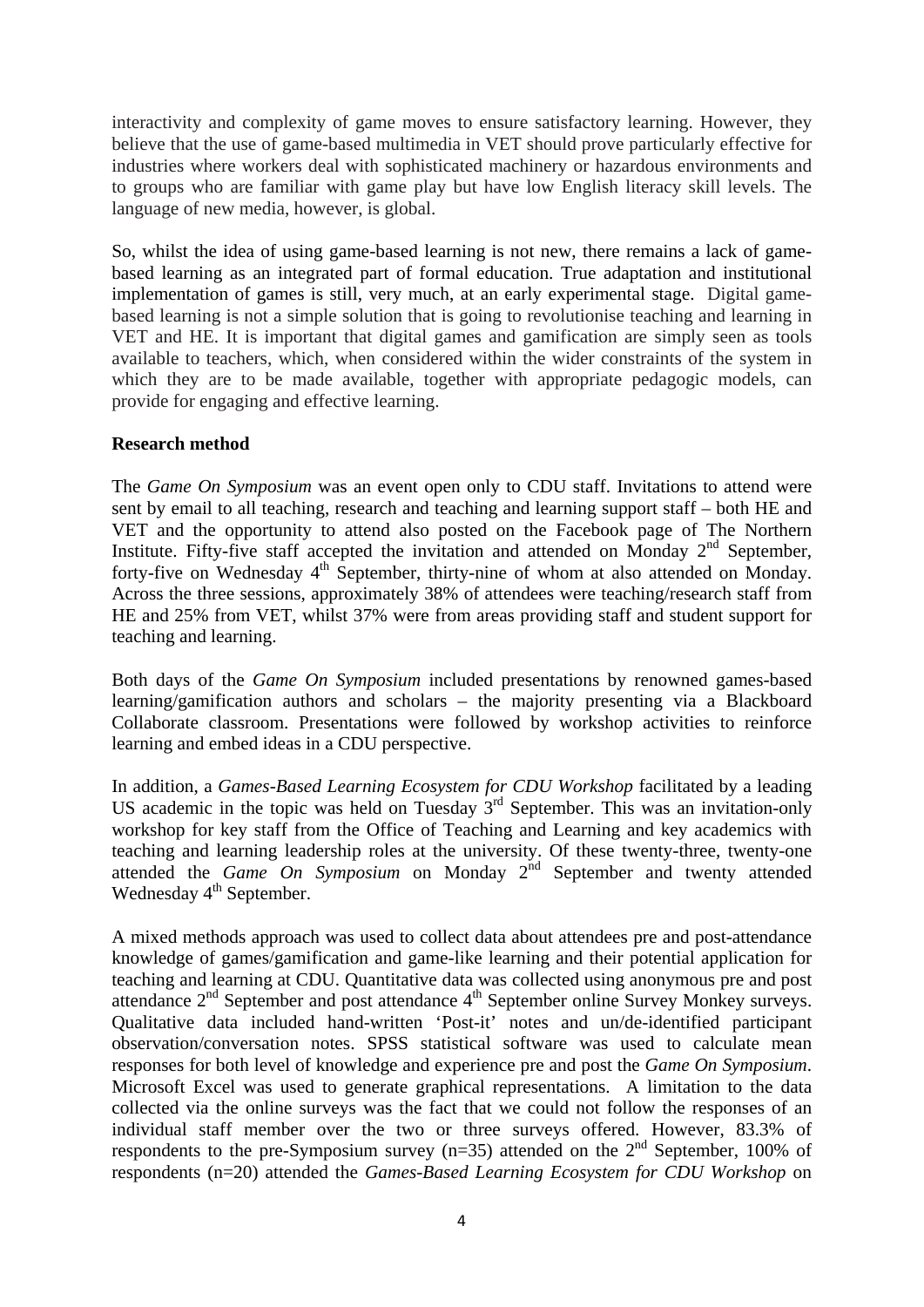the  $3<sup>rd</sup>$  September and 94.4% of respondents (n=20) to the survey post 4<sup>th</sup> September attended both on the 2<sup>nd</sup> and 4<sup>th</sup> of September. A further limitation was the fact that staff attending did not represent all Schools/disciplines, nor were all Schools/disciplines evenly represented, which places limits on the extent to which results can be generalized.

## **Findings**

Mean responses calculated for both level of knowledge and experience with electronic games, electronic games design, game based/like learning and gamification reported in both the pre-*Game On Symposium* survey 2nd September and the post-*Game On Symposium* survey 4<sup>th</sup> September reflect respondent's average scores ranging between 0 (minimum) and 5 (maximum). Figures 1 and 2 below show that whilst staff knowledge of and experience with electronic games was higher than of other game-related components prior to the *Game On Symposium*, higher levels of knowledge of and experience with game-based/like learning and gamification were gained as a result of their participation in the Symposium.



 **Figure 1: Knowledge scores for game-related components** 



 **Figure 2: Experience scores for game-related components** 

Survey results demonstrate clear and consistent support (over 45% of responses) for the following uses/applications of games-based/like/gamified learning/design at CDU. From a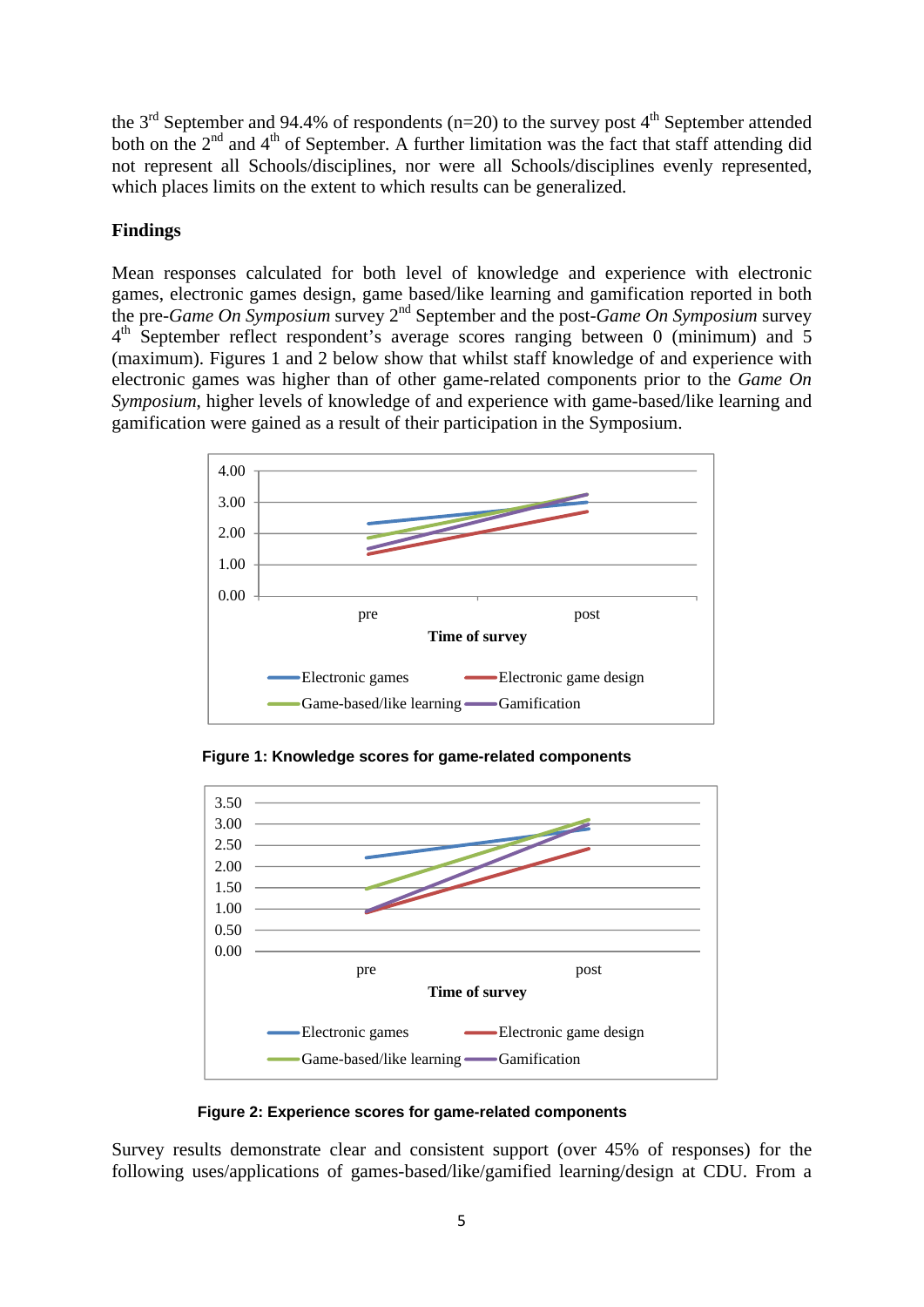teaching perspective most interest was shown for the use of simulations with game elements followed by the inclusion of missions and quests for learning and/or assessment. From an employee perspective, 59% of respondents showed most interest in the development of a course to assist them to understand and use gameful design and, in the creation of a Community of Practice and associated knowledge repository. Staff also reported high levels of interest in the offering of innovation grants for the development of games and/or the gamification of their unit or course within the Blackboard LMS. There was also support for the gamification of aspects of the staff performance development review system (PDRS).

Staff were asked to identify what they perceived was the level of importance (from 1 to 5) of a range of given challenges to realising the possibilities for games-based/like/gamified learning/design that they had previously identified. From a total of 20 responses, the item 'lack of time, given current workloads, to introduce game-based/like teaching, learning and design' was reported at the highest level of importance by 53% of respondents, 'lack of teacher knowledge' and 'lack of technology support staff' were ranked as most important by 41% of respondents. To discern the relative importance of those challenges, respondents were requested to rank their top three challenges to furthering the possibilities for gamesbased/like/gamified learning/design in their course. Figure 3 below displays that staff's lack of appropriate skills and knowledge, lack of time and lack of access to resources – skilled staff and necessary technology were of most concern.

Discussion about the utilisation of electronic games, games-based/like learning or gamification in their units/courses during brainstorming sessions held during the *Game On Symposium* identified possibilities for game development for specific units/courses in both HE and VET, a range of non-unit/course specific game development opportunities and staff related game-based applications.



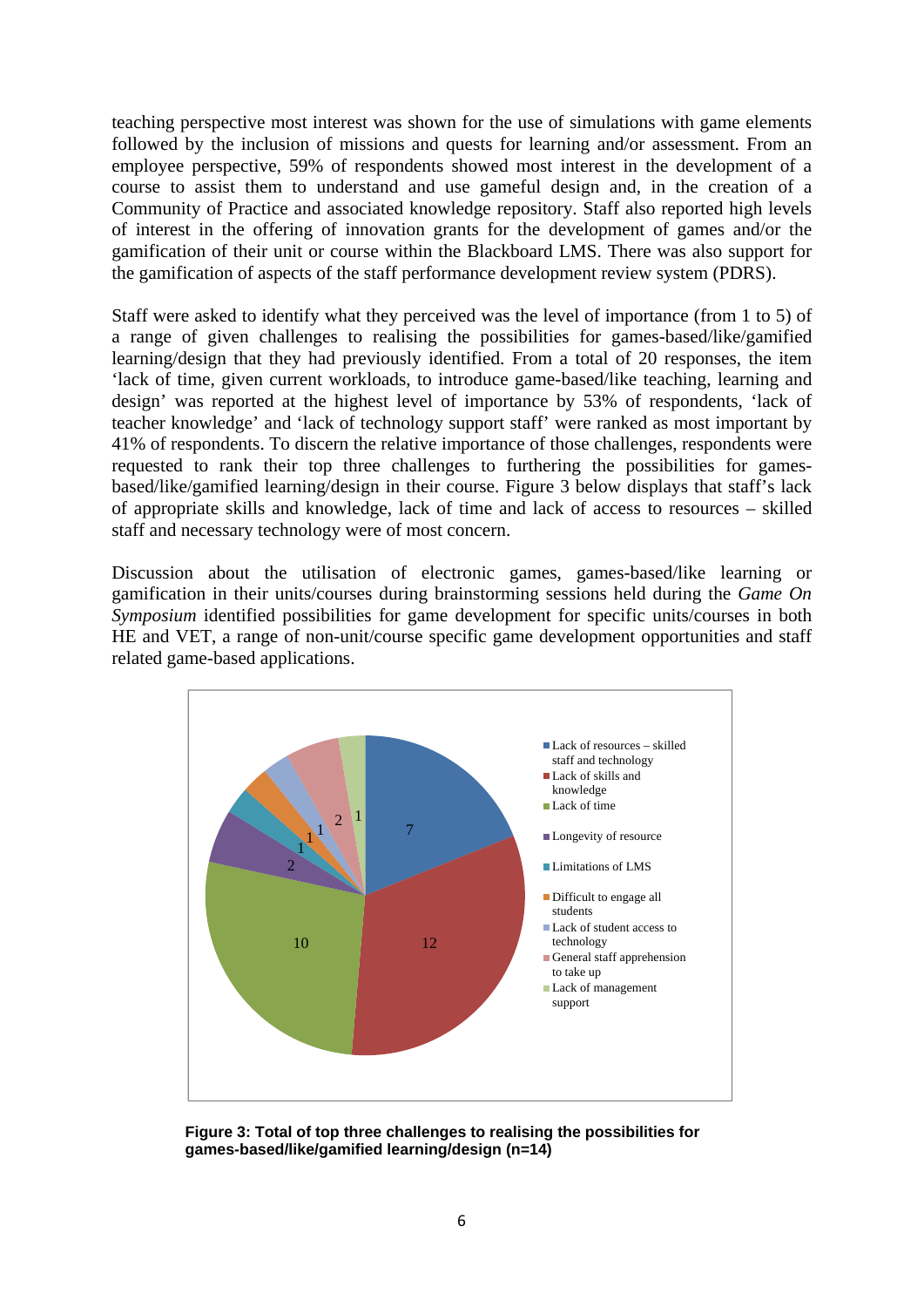### **Discussion**

Five key themes emerged when staff were asked to write down their ambitions about the potential use/applications of gameful design at CDU. These were pedagogy, resources and support, student outcomes, reusable and world leader.

### *Pedagogy*

Staff believe that content could be more engaging and more fun for students if game design principles were applied to their units/courses, that they could facilitate greater interaction with and between their students, that it could be more responsive to the needs of the diverse student population and engender a local flavour into the CDU course offerings. For VET students it was suggested that games could be used to stimulate hands on activities, promote literacy and numeracy of participants, encourage critical thinking and problem solving for higher level students, enable diagnostic assessment at the start of a program and act as 'icebreakers' for group work. O'Rourke's work with VET students also supports the use of games that enable virtual learning of those skills that could otherwise be unsafe to learn without appropriate on-the-job supervision (O'Rourke, 2013). For HE students, the opportunity to use simulation games for science, accounting and emergency and disaster management was raised as was virtual practicum games for preparing students for placement and the creation of a virtual school and associated scenarios. Kapp, Blair, and Mesch (2014), would support this, suggesting that that simulations are most effective for application of knowledge rather than primary learning and that simulations can help learners turn knowledge into action. Staff and students at the University of Glasgow in a study by Barr (2013) described a number of incidental benefits from gaming including the experience of working as part of a team and creative problem solving – important graduate attributes and skills for workplace success. However, Whitton (2009) reminds us that educational games for students in higher education need to be thoughtfully designed, with sound pedagogic principles at their heart, have very specific and clearly communicated learning outcomes and obvious benefits over other methods of learning. If a game is perceived by the students as being a valuable way to learn then it is likely that they will be motivated to use it to enhance their learning experience, not simply because it is a game.

#### *Resources and support*

The application of gameful design was seen as a chance to bring new learning opportunities for staff, to increase skill sets within teaching teams, improve staff relationships and sustainably develop and retain the Structural Adjustment Fund project team in the Innovative Media Production Studio at CDU. Examples of such application included peer rewards to complement performance reviews, gamification of staff professional development, gamification of how to prepare a quality unit for the Blackboard Learning Management System (LMS), a navigation game to learn about the Blackboard LMS and preparing for emergencies on campus. Systemic implementation requires institutional planning, commitment and support, underpinned by a driving pedagogical rationale and professional development is critical to the success of any new instructional strategy (Epper et al., 2012).

#### *Student outcomes*

Symposium attendees thought that the application of gameful design would improve the student experience, build student confidence and assist the retention and completion of students. Granic, Lobel, and Engels (2014) propose that the immediate and concrete feedback provided by games services to reward continual effort and keep players motivated, and that it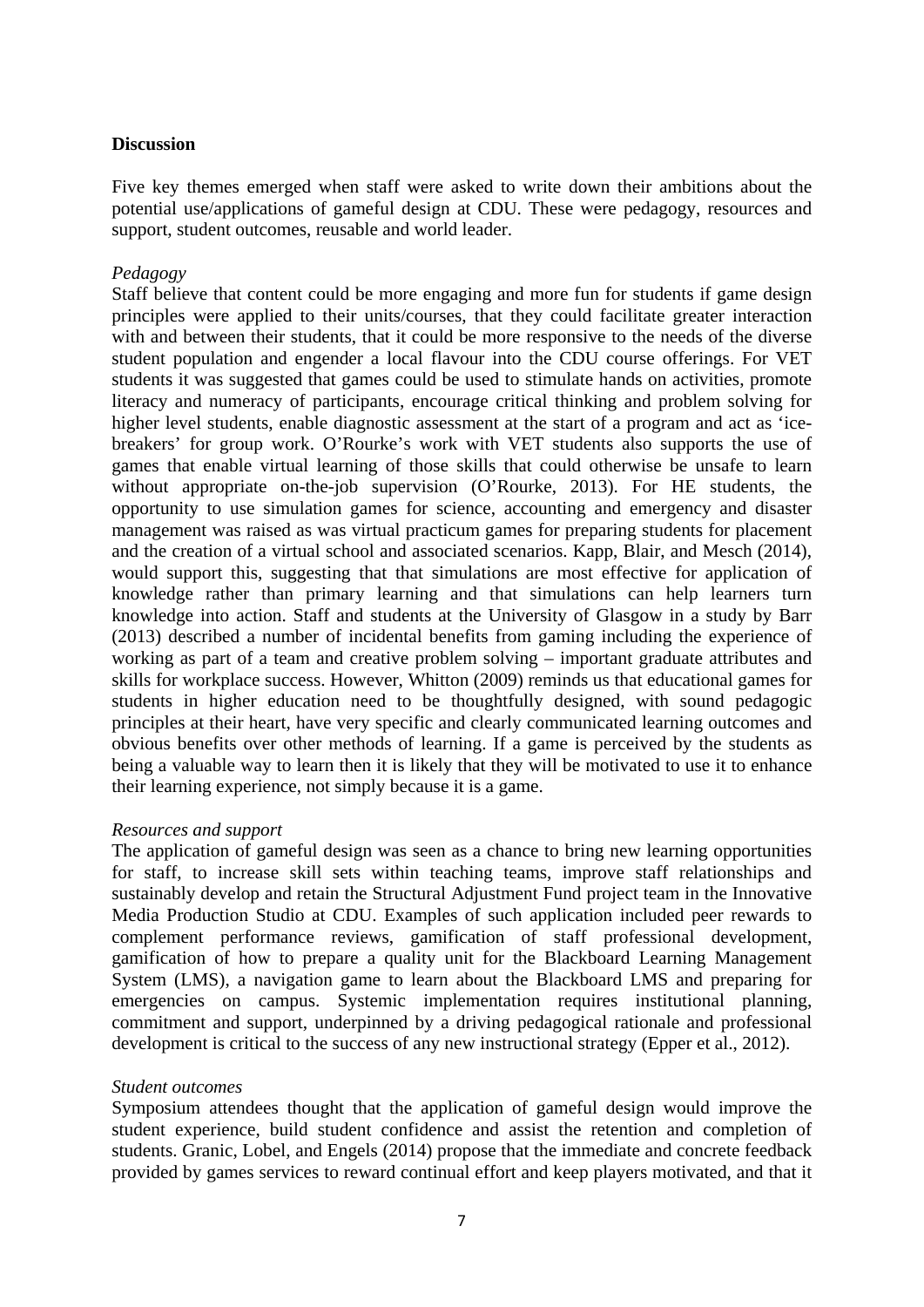is probable that this motivational style will translate, although differentially, to education and work contexts. Modern theories of learning suggest that it is most effective when it is active, experiential, situated, problem-based and provides immediate feedback (Boyle, Connolly, & Hainey, 2011) and games do appear to support interactions that offer these features.

### *Reusable*

Staff believe that there is the potential to build platform agnostic, accessible, reusable/adaptable games/game features that can seamlessly integrate with the CDU Blackboard (LMS), for both VET and HE courses and that there are opportunities to research the outcomes from these applications. Reusable game suggestions included campus and library orientations, learning about the Harvard referencing style and another to support learning about copyright, creative commons and intellectual property. Kapp et al. (2014), agree that one of the most obvious opportunities for the integration of games is at induction. Games can be used to encourage early socialisation and be provided at varying levels of difficulty so that everyone can participate on the first day.

## *World leader*

Some staff want CDU to be the first to systemically apply gameful design, to become masters of good gamification and to create lasting value. With the majority of literature to date about the use of games for learning focussed on school-age children, CDU could potentially lead systematic, evidence-based research on game-based learning in post-compulsory education.

However, a range of issues were raised related to technology that included the fact that sometimes games might not be appropriate – for the material, or for particular learners, that there is potential inflexibility of the Blackboard LMS to incorporate game-based learning approaches, that if poorly implemented could increase complexity and confusion, that not all students may have the appropriate devices to use and that bandwidth in remote areas may not allow equity of access. In regard to social acceptance, there was still the notion that some employers may be concerned that their employees (students) are using games for learning and that games could have the potential to trivialise the content/process, and, that it could promote inappropriate competition between students.

Whitton (2012) identified similar issues and that despite the many pedagogic and motivational benefits of using computer games in teaching and learning, their use is problematic. She also identified similar barriers – cost in terms of the monetary expense associated with software and hardware purchase, but also in terms of time for educators to develop the skills to evaluate or create games and the activities to support them. She raises the issue of the acceptability of games in formal educational contexts and notes that typically, excellent examples of educational game developments are the projects of individual teaching staff.

There is no doubt that the post-compulsory education sector in Australia is under increasing pressure to adapt to rapid technological innovation and the opportunities that it presents for teaching and learning. However, guidelines for the incorporation of games in formal education practice have yet to be presented by researchers (Arnab et al., 2012) let alone adoption frameworks or models for gamefully designing institutions that ensure a smooth continuum from theory/planning to deployment and evaluation. Overall, the decision to adapt an innovation is a cost-benefit analysis and (from a K-12 perspective) almost all the attributes for game-based learning are not aligned very well with the attributes characteristic for diffusion of innovation (Egenfeldt-Nielsen, 2010). There is much more to be done to identify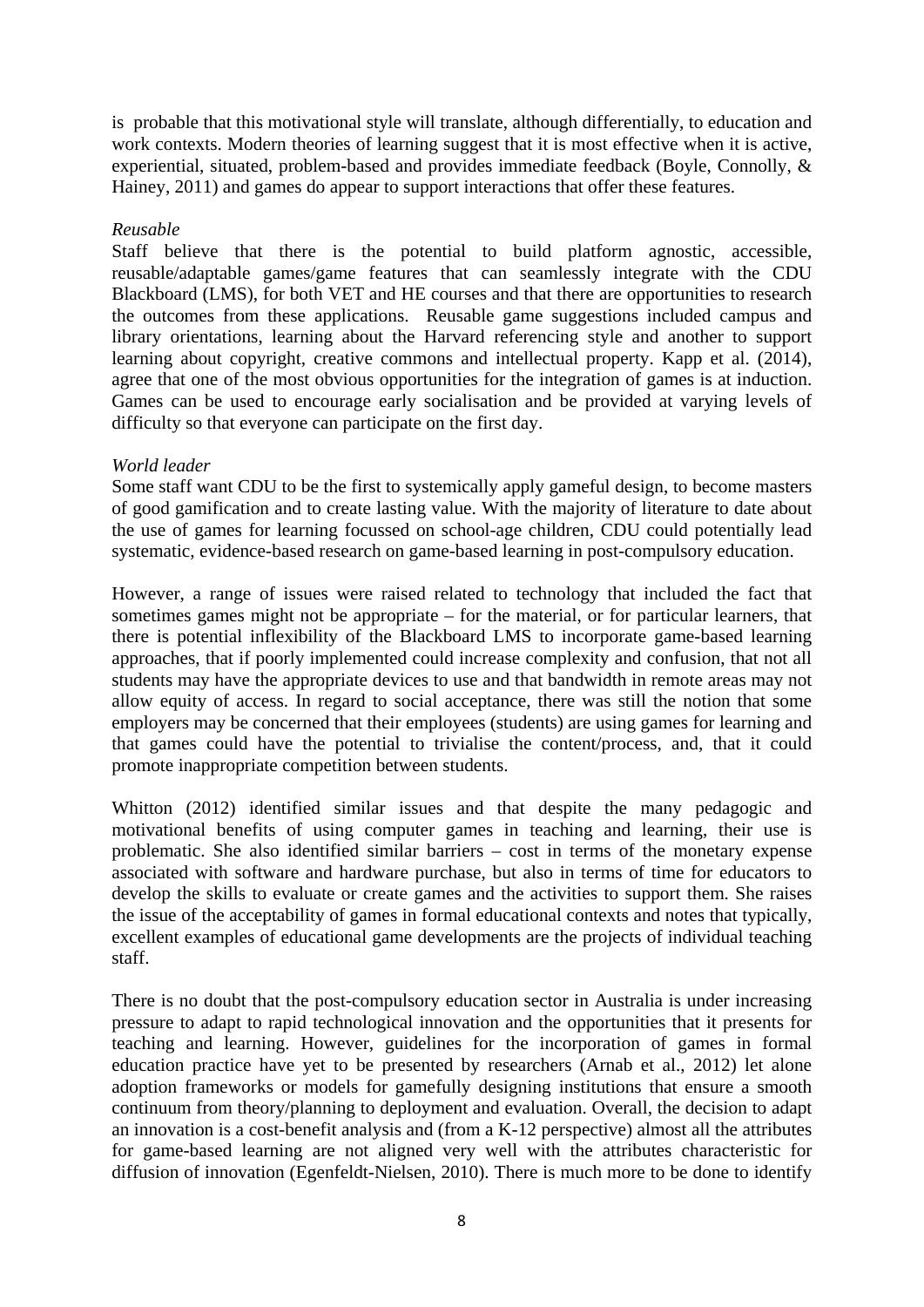clear relative advantages, increase competency/curriculum compatibility, support and inform the design, conduct and evaluation of trials and create and showcase exemplars of successful applications of relevance to all aspects of gameful design from primary to VET and Higher Education.

#### **Conclusions**

So, what should CDU do? Given that the Digital Australia 14 gamer profile (Bond University, 2014) equates well with a large percentage of the student cohort at CDU and that more than 75% of students are accessing some or all of their learning online, it is timely that the institution considers the potential of this pedagogical approach to better engage and retain its students. The pro-active approach taken to capture the voices of staff through the *Game On Symposium* and the *Games-Based Learning Ecosystem for CDU Workshop* begins to clarify both the opportunities and challenges ahead. But with no 'yellow brick road', high staff turnover and limited resources, it will be critical that a considered investment is made at a number of levels – including providing opportunities for all interested staff to have access to information and professional development whilst simultaneously providing appropriate support to those early adopters who are ready to develop and showcase those elusive exemplars. It will mean considering whether expertise is sourced and developed internally or whether it is sourced or complemented from outside the institution and the associated short and long term business models that would need to be put in place for the relationship to be effective. Given the geographic spread of the institution, its staff and its students coupled with constant and rapidly changing technologies means that ICT considerations cannot be ignored. It will mean both creating and supporting opportunities for staff and their teams whilst simultaneously considering institutional commitment to and development of a gamefully designed CDU. By further developing our understanding of the influence of games we may be able to harness their reported potential to motivate, engage and promote collaborative practice, and in so doing, increase the engagement, retention and progression of our students.

#### **References**

- Arnab, S., Berta, R., Earp, J., de Freitas, S., Popescu, M., Romero, M., . . . Usart, M. (2012). Framing the adoption of serious games in formal education. *Electronic Journal of e-Learning, 10*(2).
- Barr, M. (2013). *Video Games in Higher Education*. Glasgow: University of Glasgow, Retrieved from the state of the state of the state of the state of the state of the state of the state of the state of the state of the state of the state of the state of the state of the state of the state of the state of https://www.academia.edu/3366902/Video\_games\_in\_higher\_education.
- Bond University. (2014). Digital Australia 14. NSW, Australia: Interactive Games & Entertainment Association.
- Boyle, E., Connolly, T. M., & Hainey, T. (2011). The role of psychology in understanding the impact of computer games. *Entertainment Computing, 2*(2), 69-74. doi: http://dx.doi.org/10.1016/j.entcom.2010.12.002
- Connolly, T. M., Boyle, E. A., MacArthur, E., Hainey, T., & Boyle, J. M. (2012). A systematic literature review of empirical evidence on computer games and serious games. *Computers & Education, 59*(2), 661-686. doi: 10.1016/j.compedu.2012.03.004
- de Freitas, S. (2006). Learning in immersive worlds. A review of games based learning. London, UK: Joint Information Systems Committee (JISC).
- Derryberry, A. (2012). A scan of game-based learning in US higher education. CA, USA: Sage Road Solutions.